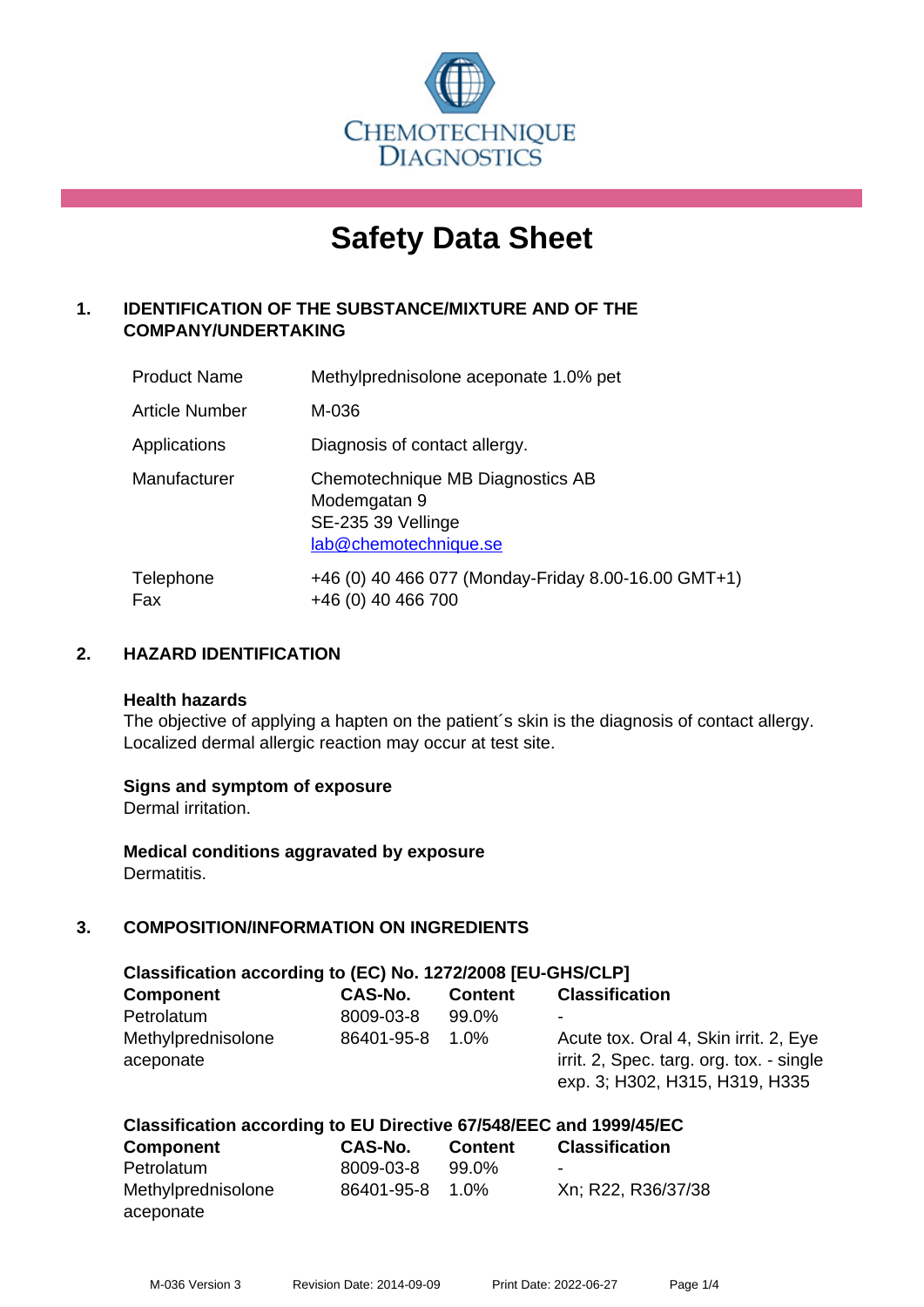#### **4. FIRST AID MEASURES**

**Emergency and first aid procedures**

Obtain medical attention.

#### **5. FIRE-FIGHTING MEASURES\***

#### **Suitable extinguish media**

CO2, powder or water spray. Fight larger fires with water spray or alcohol resistant foam.

# **For safety reasons unsuitable extinguishing agents**

Water with full jet.

# **Special protective equipment for fire-fighters** Wear self-contained respiratory protective device. Wear fully protective suit.

\*Data is shown for petrolatum only

# **6. ACCIDENTAL RELEASES MEASURES**

**Steps to be taken if material is released or spilled** Contain and place in a closed container.

# **7. HANDLING AND STORAGE**

**Precautions to be taken in handling and storage** Store dark at 5-8°C. Avoid extended exposure to light. FOR EXTERNAL USE ONLY.

# **8. EXPOSURE CONTROLS/PERSONAL PROTECTION**

**Respiratory protection** Not required.

**Ventilation** Local exhaust.

**Protective gloves** Disposal gloves.

# **Eye protection**

Not required with normal use.

#### **Work/Hygienic practices**

Wash hands after each use.

#### **9. PHYSICAL AND CHEMICAL PROPERTIES**

Odour **Odourless** 

Appearance Ivory White Semi-solid

Melting point\* 50-55° C

Boiling point\* No data available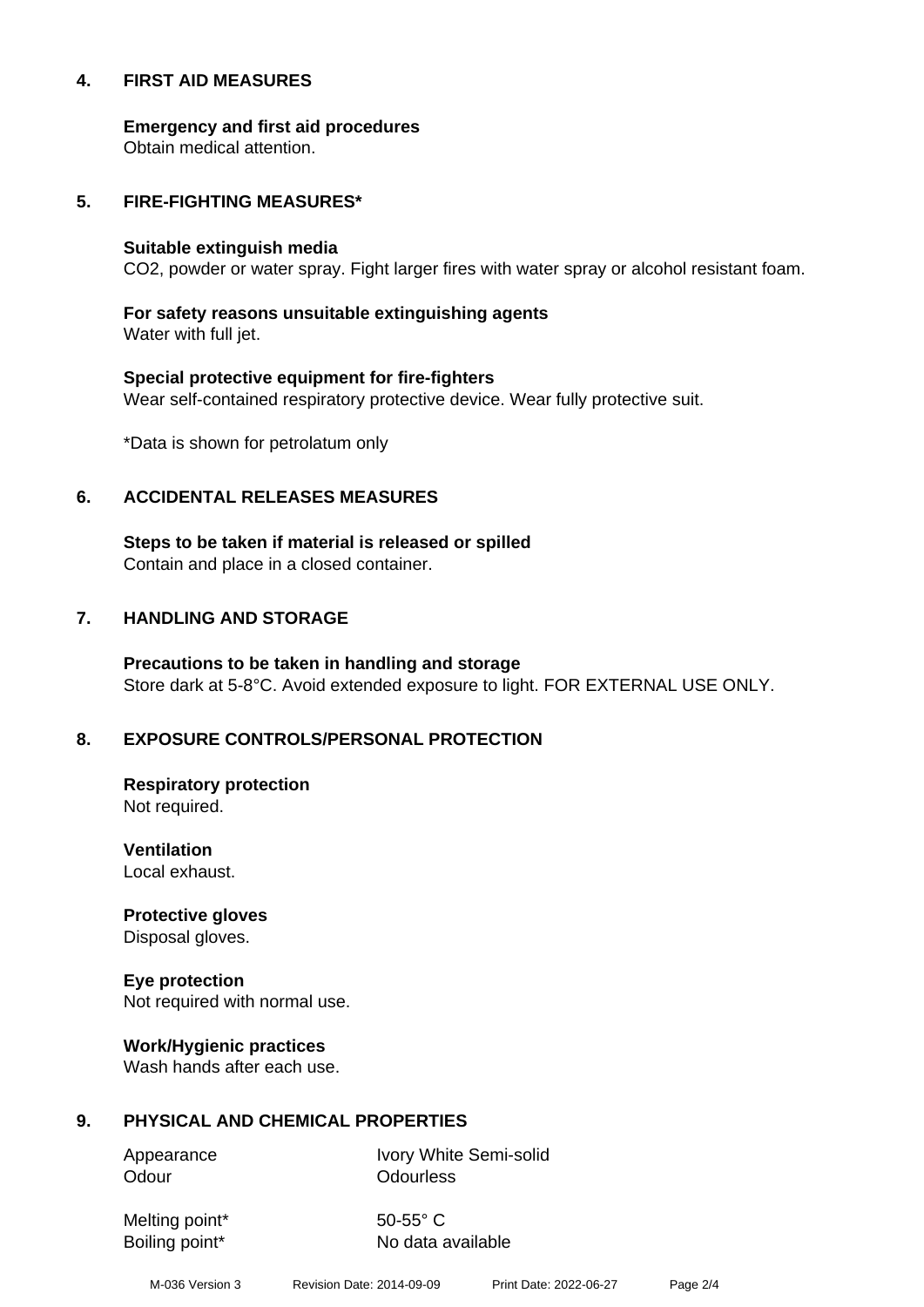Flash point\*  $>100^{\circ}$ C Density\* No data available. Solubility in/Miscibility with Water\*

Self ignition\* Product does not self ignite. Danger of explosion\* Product does not present an explosion hazard. Insoluble

\*Data is shown for petrolatum only

# **10. STABILITY AND REACTIVITY**

#### **Incompability**

May react with strong oxidizing agents.

#### **Stability**

Stable at recommended storage conditions.

#### **Hazardous byproducts**

Combustion may generate CO, CO2 and other oxides.

#### **Hazardous polymerization**

Will not occur.

# **11. TOXICOLOGICAL INFORMATION**

No data available.

#### **12. ECOLOGICAL INFORMATION**

No data available.

# **13. DISPOSAL CONSIDERATIONS**

#### **Waste disposal method**

Comply with federal, state/provincial and local regulation.

#### **14. TRANSPORT INFORMATION**

Not dangerous goods.

#### **15. REGULATORY INFORMATION**

The classification is according to the latest editions of the EU lists, and extended by company and literature data.

#### **16. OTHER INFORMATION**

#### **Text of H-statements and R-phrases mentioned in Section 3**

| Acute tox. Oral 4 |                           | Acute toxicity, Oral (Category 4) |            |  |
|-------------------|---------------------------|-----------------------------------|------------|--|
| Skin irrit. 2     |                           | Skin irritation (Category 2)      |            |  |
| Eye irrit. 2      |                           | Eye irritation (Category 2)       |            |  |
| M-036 Version 3   | Revision Date: 2014-09-09 | Print Date: 2022-06-27            | Page $3/4$ |  |